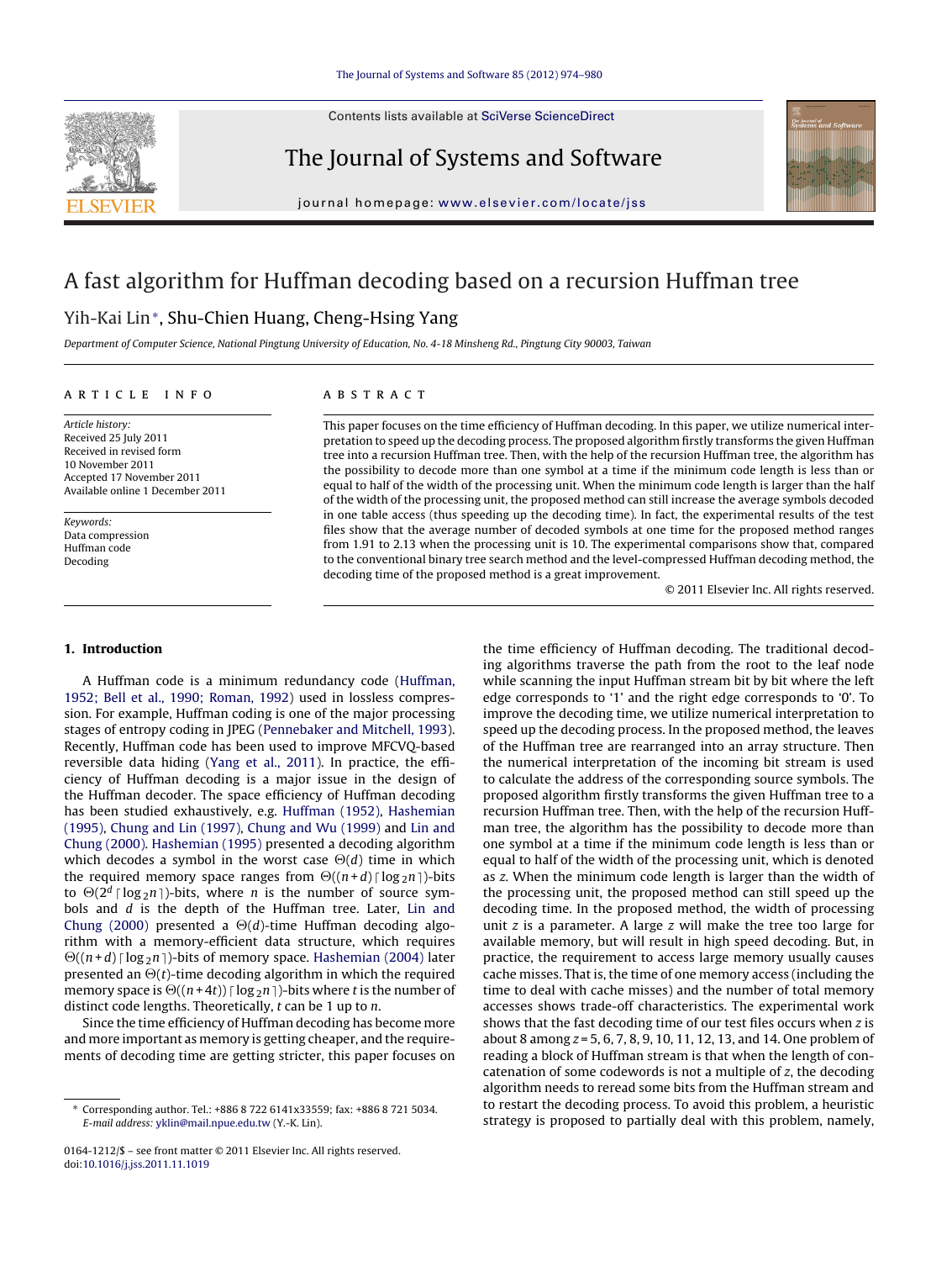for each internal node of the top most z level, a special subtree is created.

[Chung](#page--1-0) [and](#page--1-0) [Wu](#page--1-0) [\(1999\)](#page--1-0) also utilize the numerical interpretation of the first  $d'$  bit of a codeword to speed up the decoding, where  $d'$ is the minimum code length. [Hashemian](#page--1-0) [\(2004\)](#page--1-0) used a Condensed Huffman Table (CHT) to represent a single side grown Huffman tree. The algorithm in [Hashemian](#page--1-0) [\(2004\)](#page--1-0) reads d bits at a time where d is the maximum code length. Then, at most one symbol can be decoded after searching at most  $n - 1$  rows of CHT. The comparisons of the proposed method with [Chung](#page--1-0) and Wu [\(1999\)](#page--1-0) and [Hashemian](#page--1-0) [\(2004\)](#page--1-0) are presented in [Section](#page--1-0) [4.](#page--1-0)

The major drawback of our approach is the large memory requirement. However, there are hardware applications where the block size as well as the number of encoded symbols remain small since our method performs well for small block sizes. For example, [Kavousianos](#page--1-0) et [al.](#page--1-0) [\(2007\)](#page--1-0) use optimal selective Huffman coding to alleviate the problems of large hardware overhead of the required decoder for test-data compression in automatic test equipment. The approach of selective Huffman coding encodes only a few of the symbols. And each unencoded symbol is preceded by the 'unencoded' Huffman codeword. In [Kavousianos](#page--1-0) et [al.](#page--1-0) [\(2007\),](#page--1-0) the occurrence frequency ofthe longest codeword of encoded symbol is equal to the sum of the occurrence frequencies of all the unencoded symbols. Thus, the number of Huffman codewords keeps small in selective Huffman coding. Therefore, our method suits to test-data compression problems with optimal selective Huffman coding for decoding time reduction.

#### **2. Preliminaries**

Consider the source symbols  $\{s_1, s_2, ..., s_n\}$  with frequencies  $\{w_1, w_2, \ldots, w_n\}$  for  $w_1 \geq w_2 \geq \ldots \geq w_n$ , where the symbol  $s_i$  has frequency  $w_i$ . Using the Huffman's algorithm [\(Huffman,](#page--1-0) [1952\),](#page--1-0) the codeword  $c_i$  for  $1 \le i \le n$ , which is a binary string, for symbol  $s_i$  can be obtained. Let us denote by  $C = \{c_i, \ldots, c_n\}$  the Huffman code. Let the level of the root of the Huffman tree [\(Huffman,](#page--1-0) [1952\)](#page--1-0) be zero, and the level of the other node be equal to adding one and its parent's level. Codeword length  $l_i$  for  $s_i$  can be known as the level of  $s_i$ . For example, a Huffman tree corresponding to the source symbols  $\{s_1,$  $s_2, \ldots, s_7$  with the frequencies {17, 8, 7, 6, 3, 1, 1} is shown in Fig. 1,



**Fig. 1.** An example of a Huffman tree.

and we have the two ordered sets  $, 100,$ 101, 111, 1100, 11010, 11011 > and  $\langle l_1, l_2, l_3, l_4, l_5, l_6, l_7 \rangle = \langle 1, 3, 3,$  $3, 4, 5, 5$ 

Assume the right edge corresponds to '0' and the left edge corresponds to '1'. The codeword of a node i, denoted  $c(i)$ , is defined as the bit sequence corresponding to the path from the root to node i. The codeword of a subtree  $T_i$ , denoted  $c(T_i)$ , is defined as the codeword of  $T_i$ 's root. The level of a subtree  $T_i$ , denoted  $I(T_i)$ , is defined as the level of  $T_i$ 's root. Given a string  $x = x_1x_2 \cdots x_m$ , we define the *i*th prefix of x, for  $i = 1, \ldots, m$ , as prefix $i(x) = x_1x_2 \cdots x_i$  and prefix $i(x) = \epsilon$  is an empty string. For example, if  $x = 001011$ , then prefix<sub>5</sub>( $x$ ) = 00101.

In this paper, we assume that the computing architecture can manipulate one z-bits computer word at a time. In other words, we can compare the numerical interpretation of two codewords in constant time.

#### **3. Decoding multiple symbols at once**

In this section, we present the proposed decoding algorithm. We first transform the Huffman tree into a recursion Huffman tree, then present a decoding algorithm benefiting from the recursion Huffman tree. Given a Huffman tree called initial Huffman tree T, a



**Fig. 2.** Procedure for forming a recursion Huffman tree. (a) Five subtrees cut from the Huffman tree are shown in Fig. 1. (b) The initial Huffman tree is recursively appended onto the leaves of each subtree and nodes with a level higher than z are deleted from each subtree.